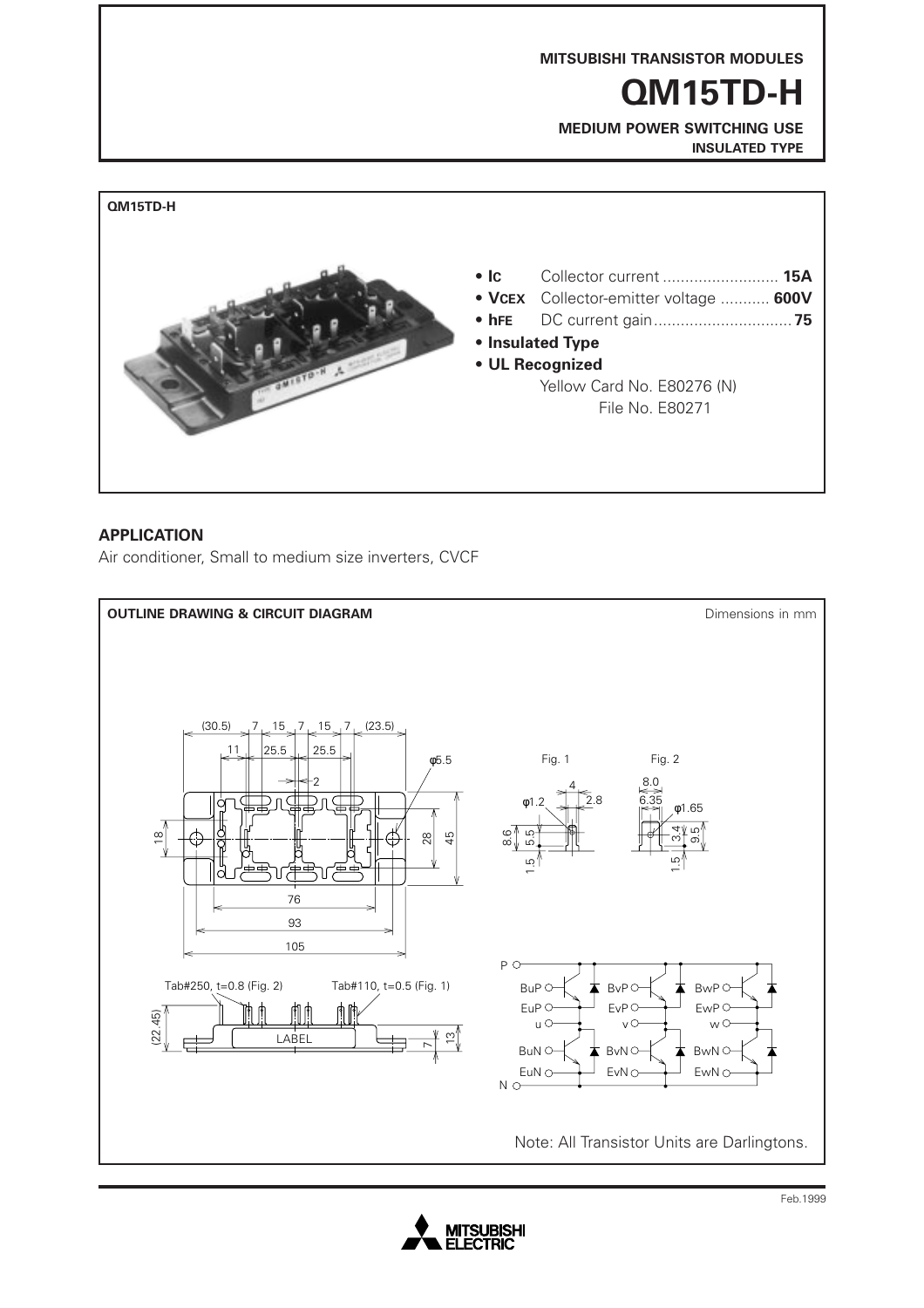### **MEDIUM POWER SWITCHING USE INSULATED TYPE**

| Symbol           | Parameter                                                  | Conditions                                  | Ratings        | Unit        |
|------------------|------------------------------------------------------------|---------------------------------------------|----------------|-------------|
| VCEX (SUS)       | Collector-emitter voltage                                  | $IC = 1A$ , $VEB = 2V$                      | 600            | $\vee$      |
| <b>VCEX</b>      | Collector-emitter voltage                                  | $VEB = 2V$                                  | 600            | V           |
| <b>VCBO</b>      | Collector-base voltage                                     | Emitter open                                | 600            | $\vee$      |
| VEBO             | Emitter-base voltage                                       | Collector open                              | $\overline{7}$ | $\vee$      |
| Iс               | Collector current                                          | DC                                          | 15             | А           |
| $-IC$            | Collector reverse current                                  | DC (forward diode current)                  | 15             | А           |
| Pc               | Collector dissipation                                      | $Tc = 25^{\circ}C$                          | 100            | W           |
| , IB             | Base current                                               | DC.                                         |                | А           |
| $ \textsf{CCSM}$ | Surge collector reverse current<br>(forward diode current) | Peak value of one cycle of 60Hz (half wave) | 150            | А           |
| Ti               | Junction temperature                                       |                                             | $-40 - +150$   | $^{\circ}C$ |
| Tstg             | Storage temperature                                        |                                             | $-40 - +125$   | $^{\circ}C$ |
| Viso             | Isolation voltage                                          | Charged part to case, AC for 1 minute       | 2000           | $\vee$      |
|                  | Mounting torque                                            |                                             | $1.47 - 1.96$  | N·m         |
|                  |                                                            | Mounting screw M5                           | $15 - 20$      | kg cm       |
|                  | Weight                                                     | <b>Typical value</b>                        | 90             | g           |

#### **ABSOLUTE MAXIMUM RATINGS** (Tj=25°C, unless otherwise noted)

#### **ELECTRICAL CHARACTERISTICS** (Tj=25°C, unless otherwise noted)

| Symbol          | Parameter                                                               | Test conditions                            | Limits |      |      |        |
|-----------------|-------------------------------------------------------------------------|--------------------------------------------|--------|------|------|--------|
|                 |                                                                         |                                            | Min.   | Typ. | Max. | Unit   |
| <b>ICEX</b>     | Collector cutoff current                                                | VCE=600V, VEB=2V                           |        |      | 1.0  | mA     |
| <b>ICBO</b>     | Collector cutoff current                                                | VCB=600V, Emitter open                     |        |      | 1.0  | mA     |
| <b>IEBO</b>     | Emitter cutoff current                                                  | $VEB = 7V$                                 |        |      | 100  | mA     |
| VCE (sat)       | Collector-emitter saturation voltage<br>Base-emitter saturation voltage | $IC=15A$ , $IB=0.2A$                       |        |      | 2.0  | $\vee$ |
| VBE (sat)       |                                                                         |                                            |        |      | 2.5  | $\vee$ |
| $-VCEO$         | Collector-emitter reverse voltage                                       | $-IC = 15A$ (diode forward voltage)        |        |      | 1.5  | $\vee$ |
| hFE             | DC current gain                                                         | $lc = 15A$ , $Vce = 2V/5V$                 | 75/100 |      |      |        |
| ton             | Switching time                                                          | VCC=300V, IC=15A, IB1=-IB2=0.3A            |        |      | 1.5  | μs     |
| ts              |                                                                         |                                            |        |      | 10   | μs     |
| l tf            |                                                                         |                                            |        |      | 3.0  | μs     |
| $Rth$ (j-c) $Q$ | Thermal resistance<br>(junction to case)                                | Transistor part (per 1/6 module)           |        |      | 1.2  | °C/W   |
| $Rth$ (j-c) $R$ |                                                                         | Diode part (per 1/6 module)                |        |      | 2.5  | °C/W   |
| $Rth$ (c-f)     | Contact thermal resistance<br>(case to fin)                             | Conductive grease applied (per 1/6 module) |        |      | 0.35 | °C/W   |

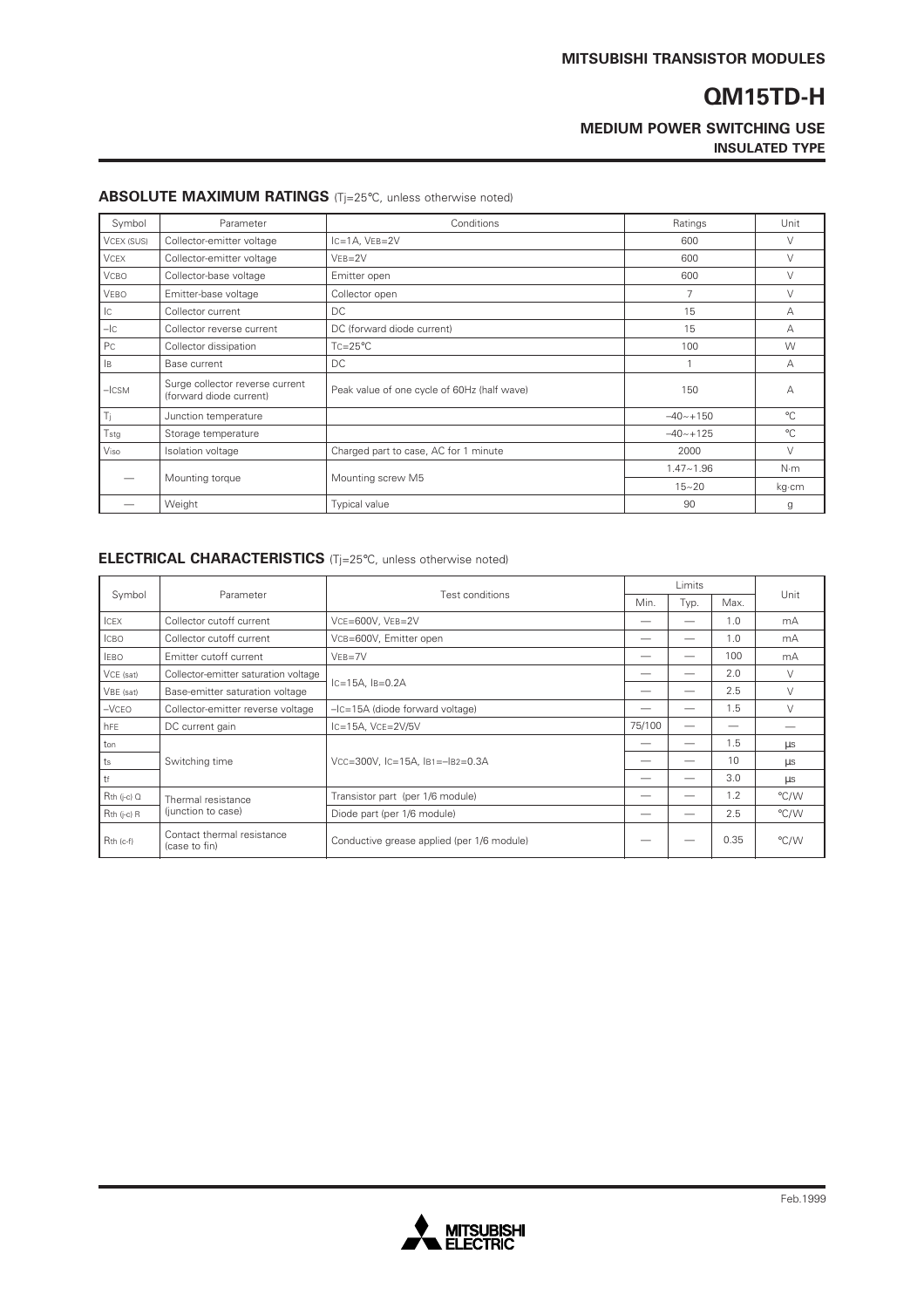**MEDIUM POWER SWITCHING USE INSULATED TYPE**

> $T_j = 25^{\circ}C$  $-T$ j=125 $\overline{C}$ C

> > ┓

 $\top$ 

#### **PERFORMANCE CURVES COMMON EMITTER OUTPUT DC CURRENT GAIN VS. CHARACTERISTICS (TYPICAL) COLLECTOR CURRENT (TYPICAL)** 25 103 7  $I<sub>B</sub>=0.4A$ IC $(A)$ - 2 COLLECTOR CURRENT IC (A) 5  $20$ hFE DC CURRENT GAIN hFE 4  $I_B=0.2A$ 3 COLLECTOR CURRENT DC CURRENT GAIN 2 15  $I<sub>B</sub>=0.1A$ 10 2  $\overline{B}$ =0.06A 7 10 5 4  $I_B=0.02A$ 3 5 2 -25°<sup>c</sup>  $10^{1}$ <sub>100</sub>  $0\frac{L}{0}$ 2 3 4 5 7 10<sup>1</sup> 2 3 4 5 7 10<sup>2</sup> 01 2345 COLLECTOR-EMITTER VOLTAGE VCE (V) COLLECTOR CURRENT IC (A) **COMMON EMITTER INPUT CHARACTERISTIC (TYPICAL)** VCE (sat), VBE (sat) (V) SATURATION VOLTAGE VCE (sat), VBE (sat) (V) 10 0 101  $Ti=25^{\circ}C$ 7 7  $VCE=2.0V$ 5 4 5 4  $|B(A)|$ BASE CURRENT IB (A) 3 3 2 2 BASE CURRENT SATURATION VOLTAGE  $10^{-1}$ 10 0 7 7 5 5 4  $\check{4}$ 3 3 2 2  $10^{-2}$  – 1.0  $10^{-1}$   $\frac{1}{10^0}$ 1.0 1.4 1.8 2.2 2.6 3.0 BASE-EMITTER VOLTAGE VBE (V) COLLECTOR CURRENT IC (A) **COLLECTOR-EMITTER SATURATION VOLTAGE (TYPICAL)** 101 5 COLLECTOR-EMITTER SATURATION<br>VOLTAGE VCE (sat) (V)  $T = 25^{\circ}C$ COLLECTOR-EMITTER SATURATION 7  $T = 125^{\circ}C$ ts ton, ts, tf (µs) SWITCHING TIME  $\,$  ton, ts, tf ( $\,$ us) 5 4 4 VOLTAGE vce (sat) (V) 3 2 3 SWITCHING TIME 10 0 ┑ tf 7 IC=15A 2 tor 5 4 3 1 2  $IC=6A$   $|C=10A$  $10^{-1}$  $0\frac{1}{7}$  $2$  3 4 5 7 10  $^{-1}$  2 3 4 5



 $VCE=2.0V$   $\rightarrow$   $VSE=5.0V$ 

 $\perp$ 



**SWITCHING TIME VS. COLLECTOR CURRENT (TYPICAL)**



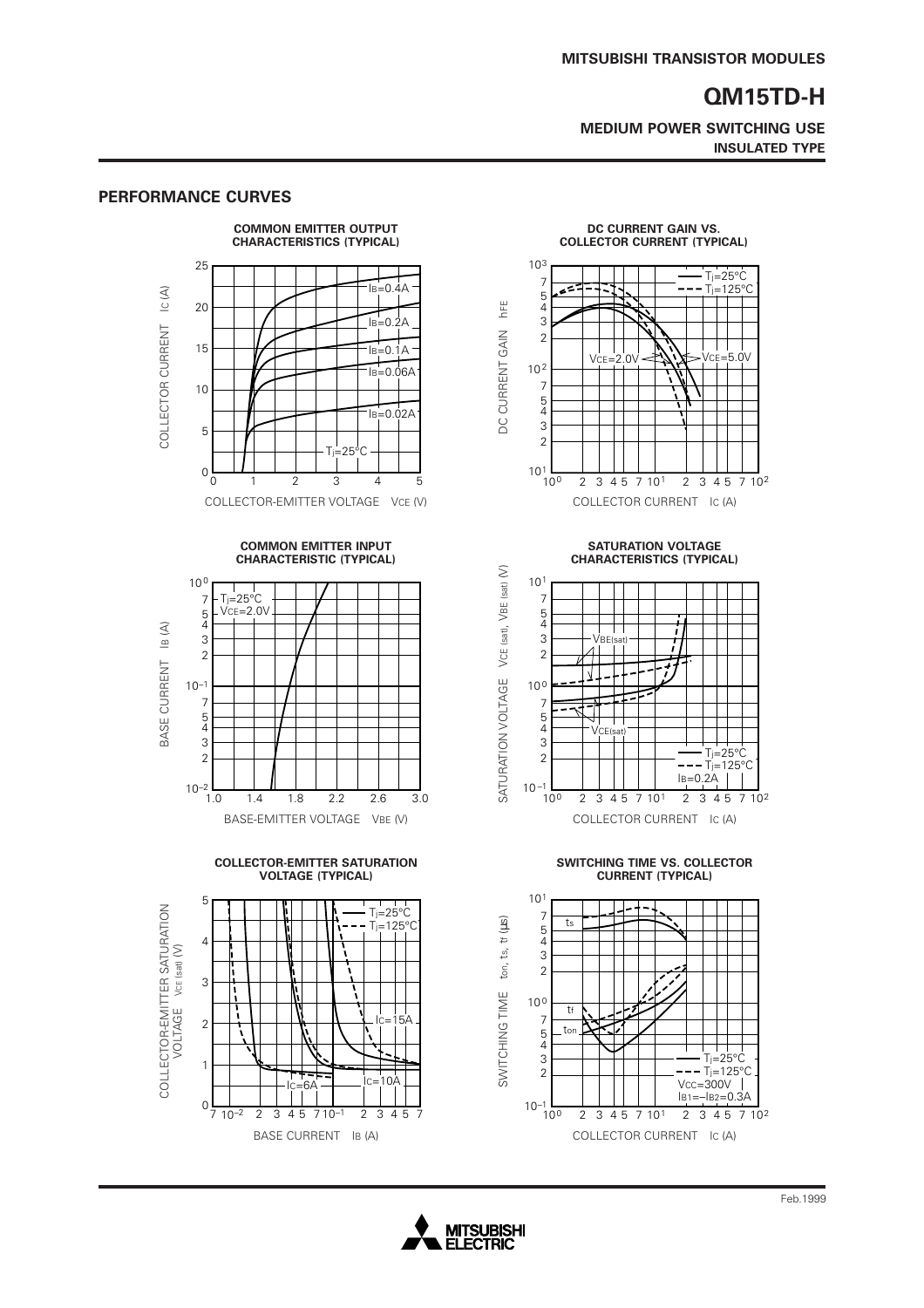**MEDIUM POWER SWITCHING USE INSULATED TYPE**



**FORWARD BIAS SAFE OPERATING AREA DERATING FACTOR OF F. B. S. O. A.**









**REVERSE COLLECTOR CURRENT VS. COLLECTOR-EMITTER REVERSE**



**REVERSE BIAS SAFE OPERATING AREA**